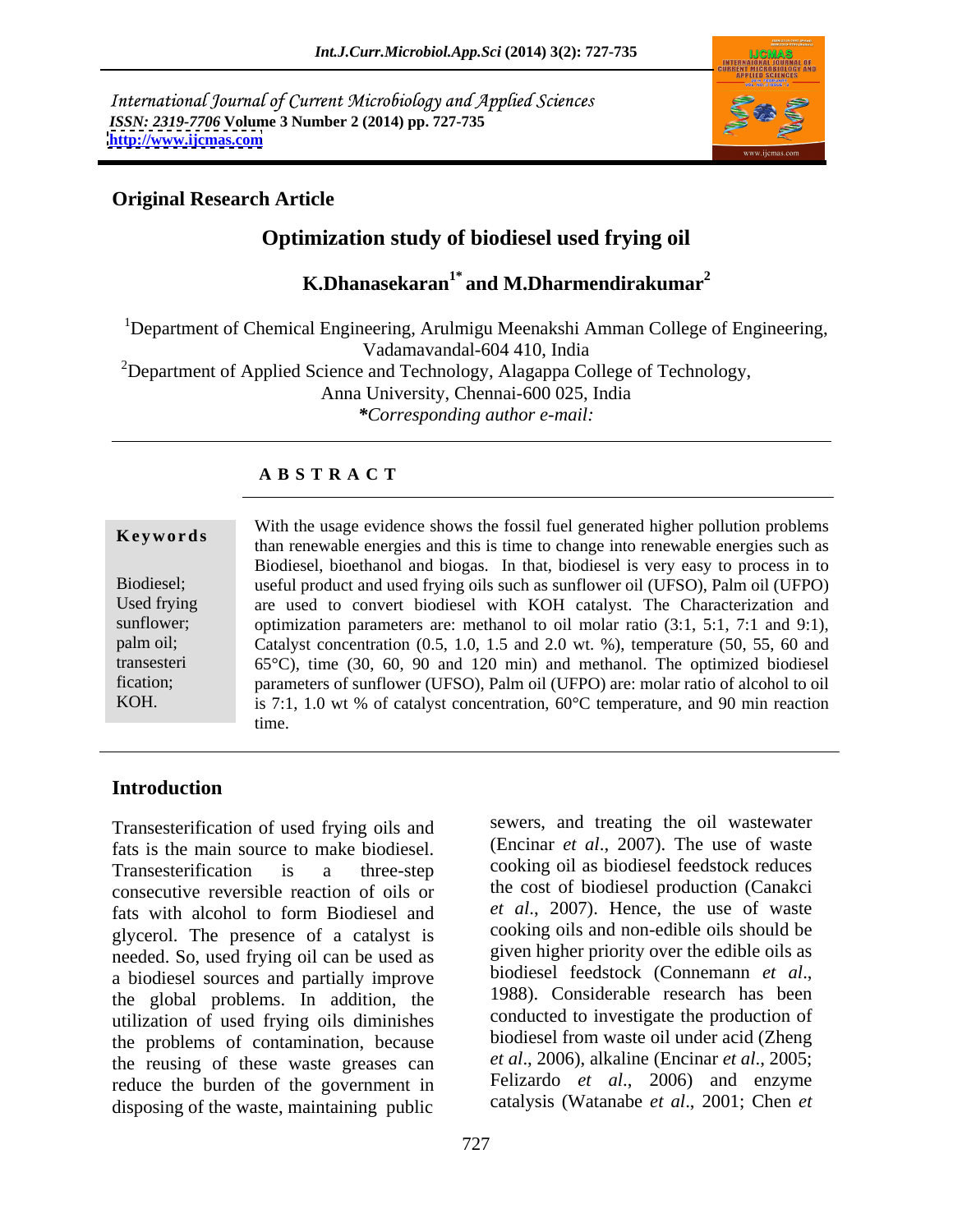*al*., 2006). Acid catalysis is more efficient when the amount of FFA in the oil exceeds 1% (Freedman *et al*., 1984). Though, acid-catalyzed transesterification the hydroxide with the alcohol (Wang *et*  is insensitive to FFA in the feedstock; it  $al., 2007$ ). requires longer reaction time and higher temperature. Many researchers In this paper, two used frying oil is source recommend using acid-catalysis as used and is one of the most premises pretreatment step followed by alkaline choices of biodiesel process. One of the catalyzed step (Zheng *et al*., 2006). Wang major concerns on biodiesel production is *et al*., (2007) were adopted this kind of the price of feedstock; utilization of used two-step catalyzed process to prepare biodiesel from used frying oil. In the first step, FFAs of used frying oil were esterified with methanol catalyzed by ferric sulfate. In the second step, the triglycerides in the used frying oil were transesterified with methanol **Materials** (methanol/oil molar ratio=6) catalyzed by 1.0 wt% potassium hydroxide at 65ºC for an hour. After this two-step catalysis oils such sunflower and palm oils are process, the final product with 97.02% collected from local restaurants with high conversion of biodiesel was obtained. FFA content. The chemicals are Methyl Nevertheless, some researchers (Meher *et* alcohol of 99.9 % purity was purchased *al*., 2006; Gerpen *et al*., 2005 and Tiwari from SD Fine Chemicals; Mumbai and *et al*., 2007) have pointed out that the Alkali-catalyzed transesterification could purchased from Nice Chemicals, Kerala. be completed as long as the FFA content in the oil is not greater than 1% and all **Experimental procedure** materials should be substantially anhydrous. Basic catalysts lead to higher Used frying oil is collected from local conversion of methyl esters at low temperature, atmospheric pressure and minimum response time, which reduces the cost of the process considerably suspended materials. Generally, biodiesel (Ghadge *et al*., 2005). Alkaline metal production is strongly influenced by FFA hydroxides (KOH and NaOH) are cheaper content of the used frying oil and the than metal alkoxides  $(CH_3OK, CH_3ONa)$ , amount of catalyst had impact of but less active. In this sense, the reactions conversion of esters during the that used sodium or potassium hydroxides transesterification process. Owing to its were faster than the reactions with the high FFAs, the transesterification of used sodium or potassium methoxides. frying oil to biodiesel catalyzed directly Nevertheless, they are a good alternative used longer reaction time and obtained since they can give the same high only lower biodiesel yield can be conversions of vegetable oils just by achieved. So, a two-stage process is

or 2 mole%. However, even if a water-free alcohol/oil mixture is used, some water is produced in the system by the reaction of

*al*., 2007).<br>In this paper, two used frying oil is source frying oil significantly enhances the economic viability of biodiesel production with using KOH Catalyst.

### **Materials and Methods**

### **Materials**

The material sources were: used frying alcohol of 99.9 % purity was purchased KOH pellets of 98.2 % purity were

### **Experimental procedure**

increasing the catalyst concentration to 1 followed to convert the biodiesel fromrestaurants and heated to 110°C and removes the water molecules then filter by 10µm cloth to separate all food waste and conversion of esters during the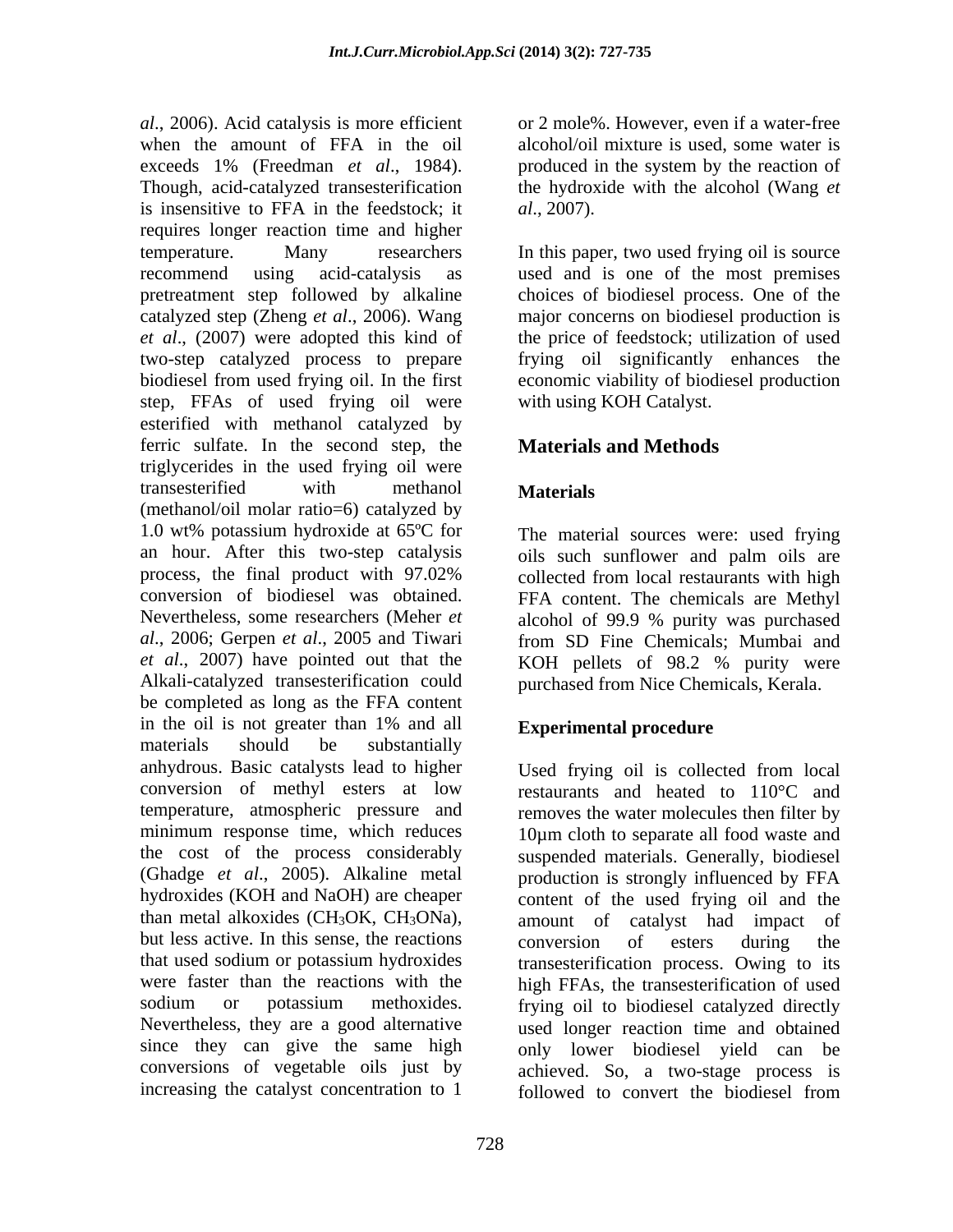used frying oil. First stage, an acid-catalyst lower layer consists of Glycerin and this (sulfuric acid) was used to esterify layer consist of excess methanol, (pretreatment) the used frying oil. For that, a three-neck flask with a water-cooled unreacted methanol was distilled off under condenser was filled with 200 ml of used a vacuum condition while biodiesel layer frying oil, 40 ml of anhydrous methanol and 4 ml of sulfuric acid  $(H_2SO_4)$ . The mixture was vigorously stirred for 1.5 h at layer is separated and then distilled to get 50°C. After reaction, the mixture was 98 % purified glycerin. The separated filtered and the unreacted methanol was biodiesel is purified with hot water until separated from the liquid phase via the  $P<sup>H</sup>$  gets neutral. distillation. The pretreated oil is washed three times with sodium chloride solution **Results and Discussion** and then dried using anhydrous sodium sulfate. After the pretreatment, the FFA value of the pretreated oil was lesser than

This esterification reaction was described otherwise less than 2% FFAs. These FFAs

The second stage, a homogeneous catalyst (NaOH, KOH, CH<sub>3</sub>ONa, and CH<sub>3</sub>OK) is beyond 2% (Naik *et al.*, 2008). The acid



The reaction procedure was as follows: first, the catalyst was dispersed in methanol using stirring system was connected to it. Then, the pretreated oil was added into the Strriring mixture and heated to 50<sup>o</sup>C for three hours. After it represented in Fig 3.1. So, KOH catalyst<br>there wise mixing and kept it everywhet. used with 0.5, 1.0, 1.5 and 2.0 wt. % thorough mixing and kept it overnight; two layers were formed. In that, the upper<br>layer consists of biodiesel whereas the that, 0.5 wt.% shows only 74% and 65% layer consists of biodiesel whereas the

layer consist of excess methanol, unreacted catalyst and soap. This was separated with the help of separating system and finally remaining glycerin the  $P<sup>H</sup>$  gets neutral. gets neutral.

### **Results and Discussion**

#### **Effect of Catalyst**

that of freshly used cooking oil. Free fatty acids (FFAs) content after acid as below: react with the alkaline catalyst to produce RCOOH + CH<sub>3</sub>OH soaps instead of esters. It depicts the effect  $\begin{array}{ll}\n\text{O} & \text{O} & \text{O} \\
\text{O} & \text{O} & \text{O} \\
\text{O} & \text{O} & \text{O} \\
\text{O} & \text{O} & \text{O} \\
\text{O} & \text{O} & \text{O} \\
\text{O} & \text{O} & \text{O} \\
\text{O} & \text{O} & \text{O} \\
\text{O} & \text{O} & \text{O} \\
\text{O} & \text{O} & \text{O} \\
\text{O} & \text{O} & \text{O} \\
\text{O} & \text{O} & \text{O} \\
\text{O} & \text{O} & \text$ used to transesterify the pretreated oil:<br>value of UFSO is  $3.54\%$  and UFPO is Catalyst Catalysts<br>triglycerides + ROH — Dilycerides + R<sup>'</sup>COOR it would give only lower Biodiesel yield. (2) After pretreatment process, the acid value Diglycerides + R0H  $\frac{\text{Cardyst}}{\text{Cardyst}}$  Monoglycerides + R"COOR of UFSO is 1.65% and UFPO is 1.84%. (3) molar ratio of alcohol to oil, 1 wt % of<br>  $\xrightarrow{\text{Cardyst}}$  Glvcerol + R<sup>H</sup>COOR KOH catalysts and 90min reaction time at KOH catalysts and 90min reaction time at (4) 60ºC. In that, Fig 3.1 describes UFSO esterification should be minimal or otherwise less than 2% FFAs. These FFAs of FFAs on the yield of methyl ester There is a significant drop in the ester conversion when the free fatty acids are beyond 2% (Naik *et al*., 2008). The acid value of UFSO is 3.54% and UFPO is 4.25%. Due to High FFA, if this oil would have been used directly with base catalysts it would give only lower Biodiesel yield. After pretreatment process, the acid value of UFSO is 1.65% and UFPO is 1.84%. Now, this pretreated oil used with 7:1 molar ratio of alcohol to oil, 1 wt % of shows better biodiesel yield behavior than UFPO. Naturally, KOH is frequently soluble in solvent and easily promote the reaction. Generally, catalyst concentration can affect the rate of biodiesel reaction and beyond the limitation of catalyst additions it represented in Fig 3.1. So, KOH catalyst used with 0.5, 1.0, 1.5 and 2.0 wt. % concentration for both UFSO and UFPO in that, 0.5 wt.% shows only 74% and 65%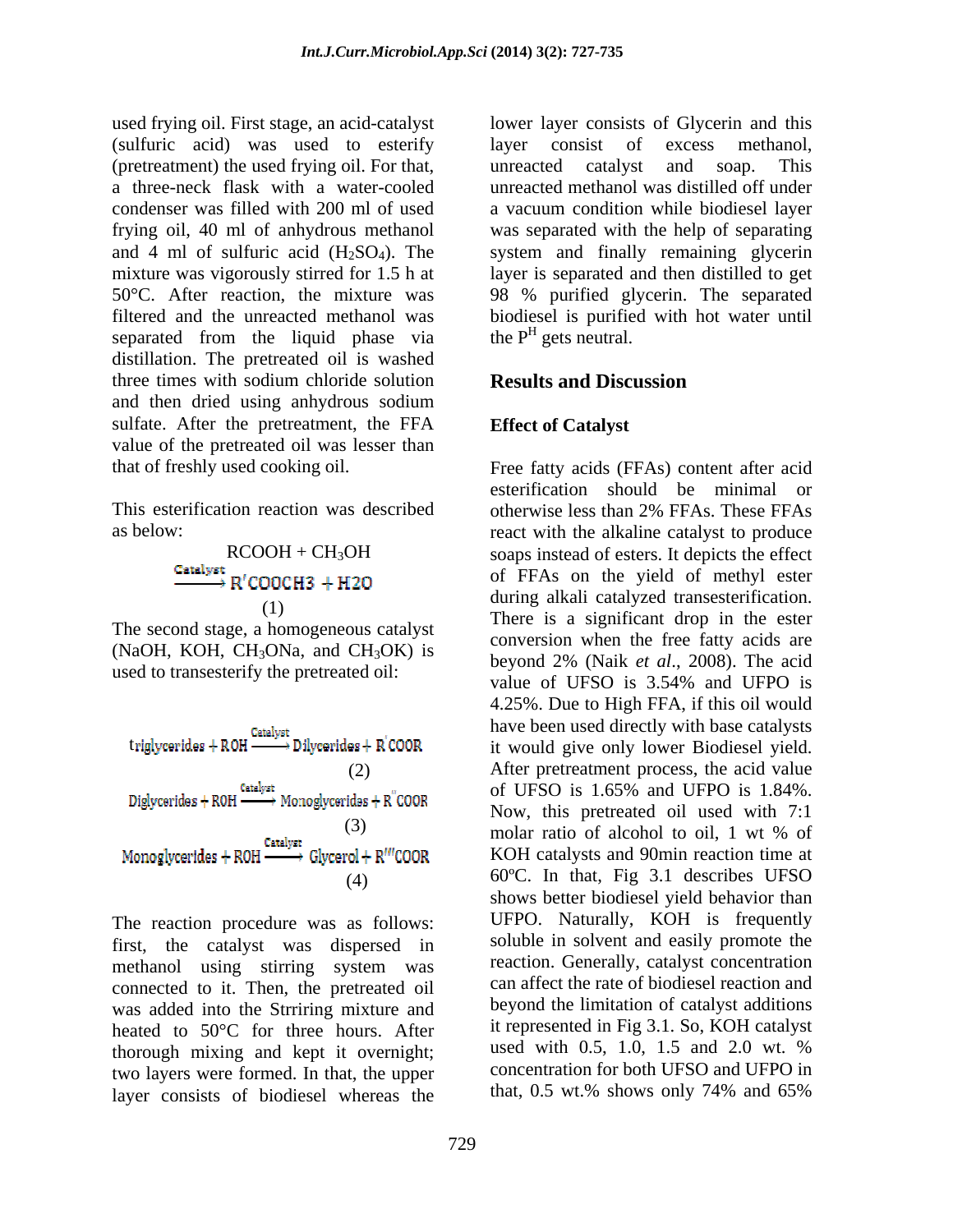biodiesel yield for UFSO and UFPO and biodiesel yield with using the constant biodiesel yield for UFSO and UFPO. For, UFSO and UFPO higher biodiesel yield than other concentrations. In general, as the catalyst concentration increased, the temperature increases to  $60^{\circ}$ C, the conversion of triglycerides also increased. conversion of triglycerides into fatty acid mentioned reduction of the esters yield decrease in biodiesel conversion. These with 6:1 ratio and 1 wt % of KOH used. and other alcohols that also concluded that 9:1, 12:1) with different catalyst potassium hydroxide was the best catalyst (Fangrui *et al*., 1999; Allen 1998).

### **Effect of Temperature**

time. However, higher reaction was conducted from the reaction time of

also 1.5 wt.% shows only 86% and 72% 2.0 wt.% catalyst shows biodiesel yield to for UFSO and UFPO at 90 min reaction 74% and 56% decreases due to its higher time. Figure 3.2 describes biodiesel yield concentration of catalyst addition gives with respect to temperature ranges of 50, negative effect of biodiesel production. 55, 60°C for both UFSO and UFPO. 50°C Whereas describes 1.0 wt. % of catalyst shows, biodiesel yield were 73% for shows 95% and 88% biodiesel yield for UFSO and 60% for UFPO again increases This is because an insufficient amount of 85% for UPPO. When the temperature catalyst results in an incomplete decreases, the rate of reaction also esters (Nye *et al*., 1983). In basic catalyst, concentration was strongly conditioned by a slight decrease in ester content was the temperature and favored for the same; observed in the experiments with 1.5 wt % of catalyst with regard to the experiments increased as the temperature increased. with 1 wt %. This is because the addition Therefore the optimum temperature is of excess alkaline catalysts caused more 60°C for UFSO and UFPO biodiesel triglycerides participation in the process. Encinar *et al*., (2007) explained saponification reaction, resulting in three temperatures like 35, 60, 78°C for increased production of soap and used frying oil in 12:1 molar ratio of (Krishnangura *et al*., 1992). So, any in that 60, 78°C temperatures show almost increase in concentration of catalyst same curve, whereas in the present case beyond the neutralization limit results in three temperatures show different curve results are very similar to those found in Encinar *et al*., (2010) explained about the literature in transesterification castor oil with temperatures (25, 35, 45, processes of used frying oil with methanol 55, 65°C) and methanol/oil ratio (3:1, 6:1, parameters are: alcohols to oil molar ratio of 7:1 with KOH concentration of 1 wt. % shows, biodiesel yield were 73% for UFSO and 60% for UFPO again increases the temperature to 55°C and biodiesel yield also increases. Further the temperature increases to  $60^{\circ}$ C, biodiesel yield were 94% for UFSO and decreases. Therefore, the equilibrium that is, the equilibrium concentration methanol-oil condition with 1 wt. %. But with 6:1 ratio and 1 wt % of KOH used. 9:1, 12:1) with different catalyst concentrations.

### **Effect of Reaction Time**

The primary advantage of higher biodiesel yields are directly proportional to temperatures influences to shorter reaction the reaction times used. This experiment temperatures causes methanol to vaporize 30, 60, 90 and 120 min with the constant resulting in decreased yield. In this parameters: 60°C of reaction temperature process, the temperature ranges used 50, for 1 wt % of KOH catalyst used in 7:1 55, 60 and 65°C and in order to optimize molar ratio of UFSO and UFPO. FigureAccording to many researchers, the was conducted from the reaction time of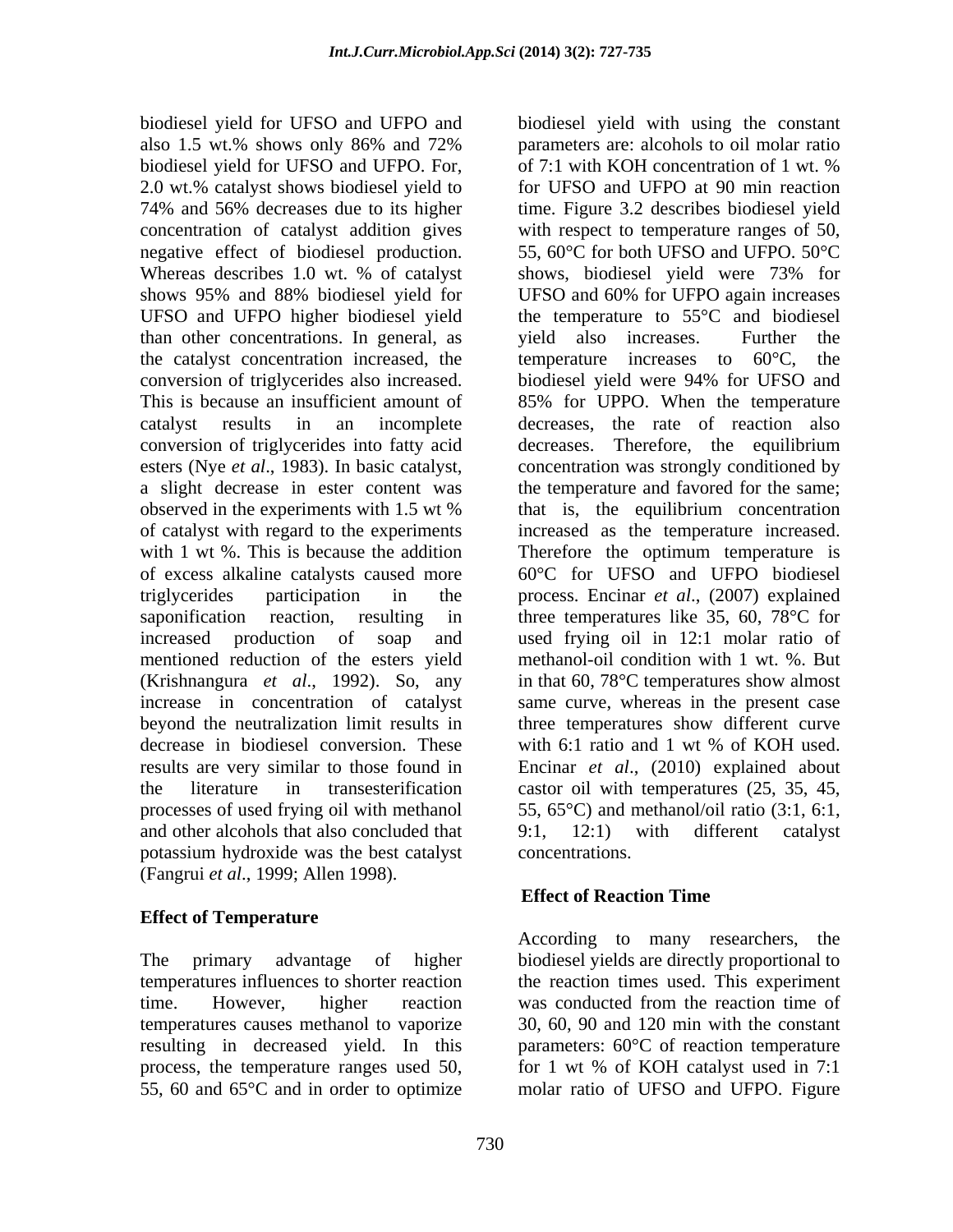3.3 show that effect longer mixing gives higher yield than using shorter time. So, 90 min of reaction time gave a good result methanol is required to shift the than other reaction times used here. In soap formation when longer reaction time

reaction requires 3 moles of methanol per mole of triglycerides to yield 3 moles of transesterification because of its low price optimal ratio, while (Freedman et al., vegetable oil to alcohol ratio is generally<br>used (Wang *et al.*, 2007). In this experiment, UFSO and UFPO were used 2006 and Feuge et al., 1949) described the type of catalyst used. If the molar ratio content decreased biodiesel yield and

731

other words, the biodiesel yields increases transesterification for better yields of with increasing the reaction time. biodiesel. Therefore, 6:1 molar ratio gives<br>However, based on the results, it shows a better result than other molar ratios and that the biodiesel yields were lower when also repeated same procedure done for reaction time of 120 min was used. This UFSO and UFPO. The higher alcohol undesirable result may be due to the higher molar ratio interferes with the separation was used. Thus, the rate of soap formation solubility. In addition, an excess of alcohol was also increased. was able increase the conversion of di- **Effect of molar ratio** recombination of esters and glycerol to Generally, the stoichiometry of the concentration and also increasing during biodiesel and 1 mole of glycerol. Methanol ratios. Many researchers have reported an is a commonly used alcohol for alcohol to oil molar ratio of 6:1 to be the and highly reactive nature (Zhou *et al.*, 1986) reported that the maximum 2003). For example, the molar ratio of 1:6 biodiesel production was obtained at a moles of soybean oil to methanol has been molar ratio of 7:1 in transesterification of found to be the most suitable in the case of used frying oil. In base catalysis, this alkali-catalyzed transesterification because effect can be observed quickly because the an excess of alcohol is required to drive reaction is fast, whereas in acid catalysis the reaction (Lang *et al*., 2001). For acid- requires with high concentration of the catalyzed transesterification, a 1:30 reaction. These results are similar that peanut oil (Lang *et al.*, 2001; Leung *et al.*, with varying molar ratios of methanol and about the ethanolysis of sunflower oil. In oil (3:1, 5:1, 7:1 and 9:1) and 1.0 wt% KOH at 60°C with 90 min reaction time as molar ratio of methanol/oil than basic represented in Figure 3.4. As mentioned, catalysts (Schwad *et al*., 1987). In the transesterification activity also consequence, the alcohol/oil molar ratio is depends on the molar concentrations of one of the most important variables methanol to oil and also associated with affecting the esters yield and although the increased from 3:1 to 7:1 and then required 3 moles of alcohol and 1 mole of biodiesel yield content also increased for triglyceride, excess of alcohol was used in UFSO as well as UFPO. Now, molar ratio practice. Hence, the alcohol molar/oil ratio increases from 7:1 to 9:1, methyl esters is an important factor that must be always excess of molar ratio increases much then biodiesel yield also increases. Excess of methanol is required to shift the equilibrium favorably during biodiesel. Therefore, 6:1 molar ratio gives a better result than other molar ratios and of glycerol because there is an increase of monoglycerides, but there is possibility of form monoglycerides because their the course of the reaction, in other words the reactions conducted with low molar optimal ratio, while (Freedman *et al*., 1986) reported that the maximum biodiesel production was obtained at a where obtained in the ethanolysis of peanut oil (Lang *et al*., 2001; Leung *et al*., 2006 and Feuge *et al*., 1949) described general, an acid catalyst requires a higher stoichiometry ratio for transesterification optimized (Encinar *et al*., 2010).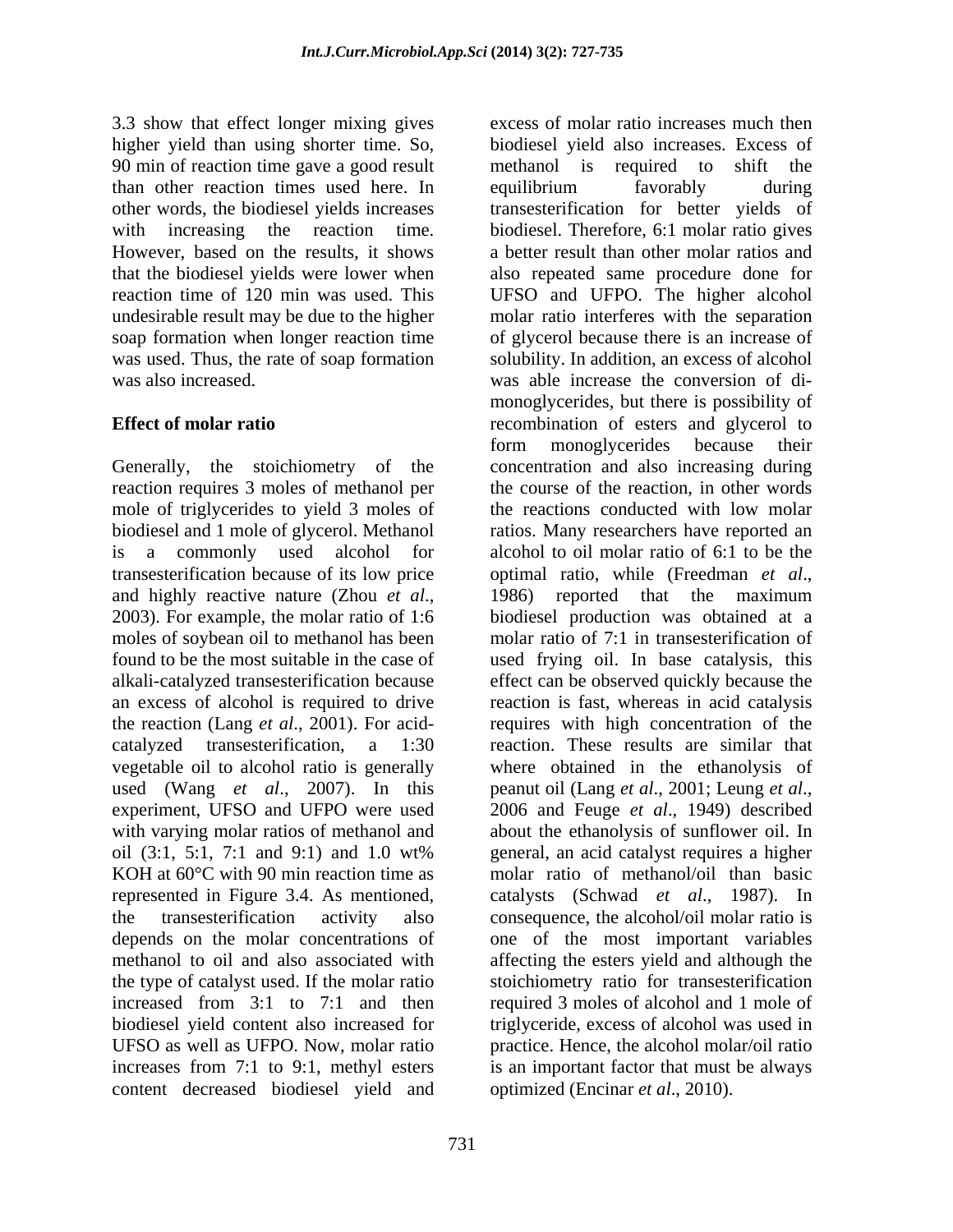

**Fig 3.1** Biodiesel yield with KOH concentration

KOH Catalyst, (wt. %)

**Fig 3.2** Biodiesel yield with Temperature

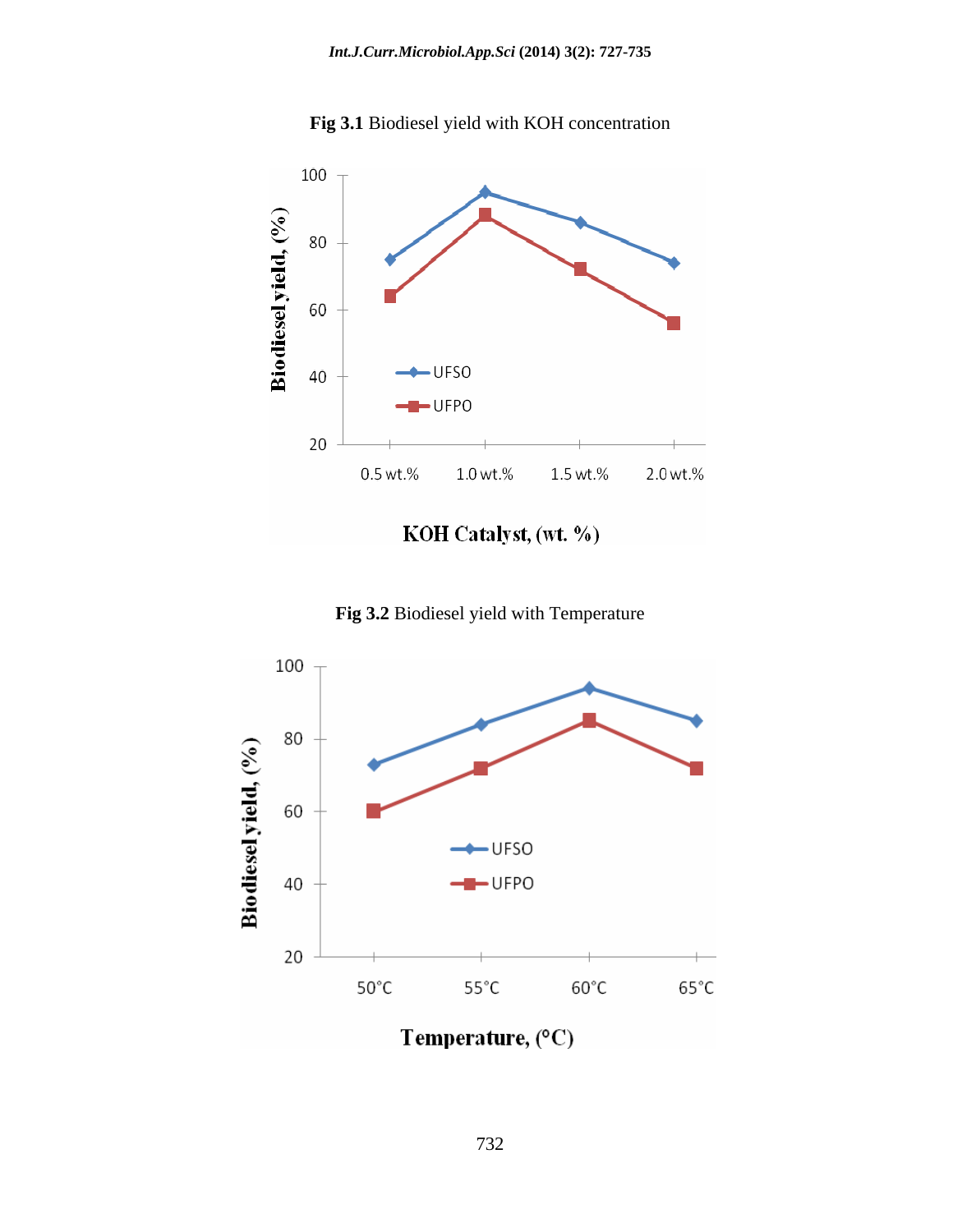



# **Reaction Time, (min)**

**Figure 3.4** Biodiesel yield with molar ratio



# Molar ratio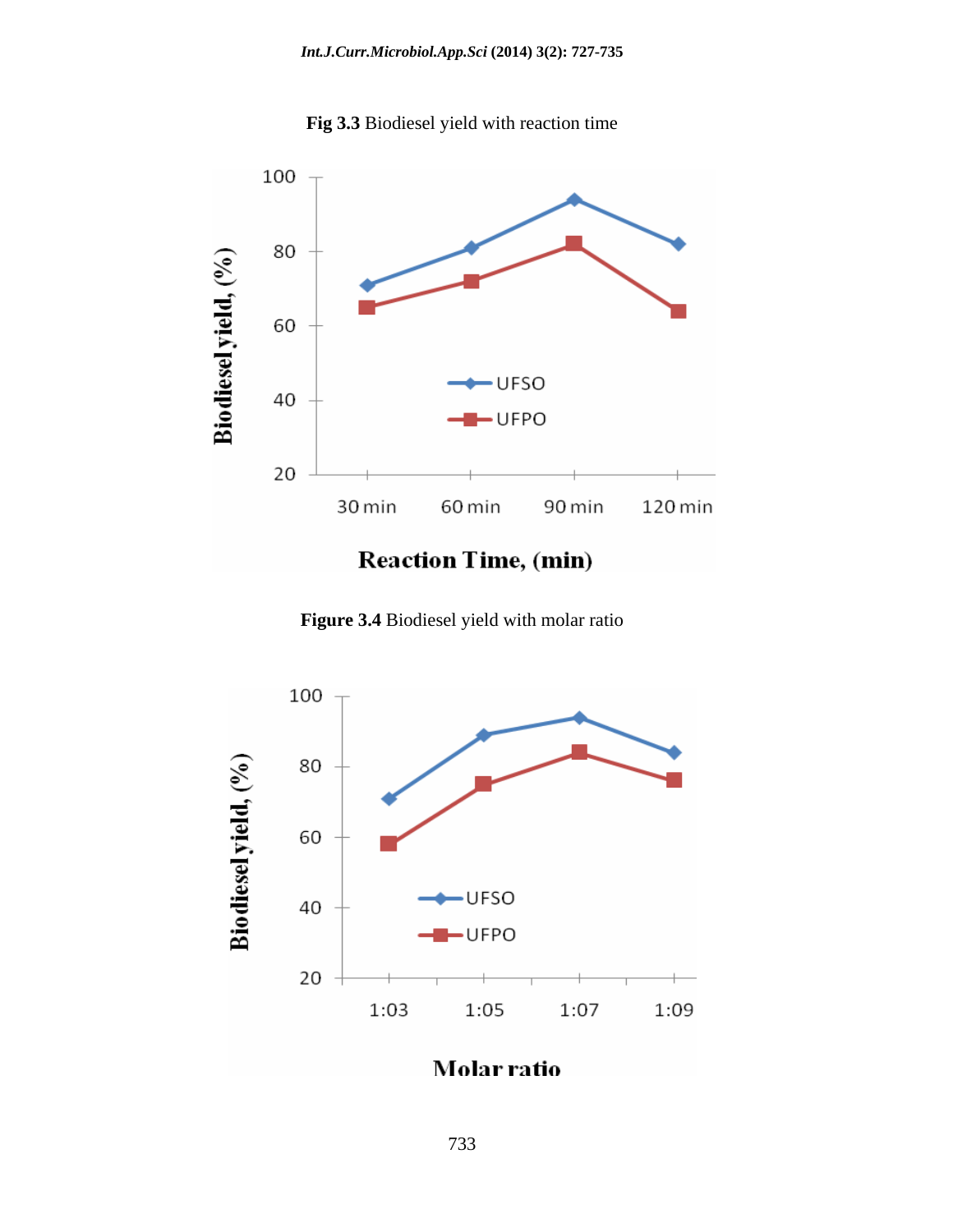Biodiesel are eco-friendly sources to reduce the green house effect and incomplete combustion due to its green fuel nature. Used frying oil is an effect Chen G, Ying M. and Li W., Enzymatic source for transesterification of biodiesel why because it reduces the total alternative fuel-biodiesel, Appli. production cost into half and also UFSO and UFPO are easily available sources are  $921 2006$ . being used today and also most of the time Connemann J. and Fischer J., Biodiesel in used frying oils are being used by two stage processes. Based on the above results, UFSO gave higher biodiesel yield than UFPO by using KOH catalyst and biodiesel yield results also near to EN Encinar J. M., Gonzalez J. F., Martinez G., standards. The characterized and Sanchez N. and Gonzalez C. G., optimized parameters are: catalyst Synthesis and characterization of concentrations are 0.5. 1.0, 1.5 and 2.0 wt % were employed and the optimum transesterification, Int. Conf. on catalyst concentration of 1.0 wt. %. The temperature ranges of 50, 55, 60 and 65°C used for biodiesel production and the Encinar J.M., Gonzalez J.F. and optimum temperature is 60°C. The Rodriguez-Reinares A., Ethanolysis of methanol/oil molar ratio was one of the used frying oil. Biodiesel preparation variables that influence on the process with the range of molar ratios employed  $(3:1, 5:1, 7:1$  and  $(9:1)$  and the best results Encinar, J.M., Gonzalez, J.F. and is obtained at 7:1. Therefore, usage of fresh oil than used frying oil have highly

## **Acknowledgement** 5491-5499 2005.

I am sincerely thanks the my supervisor, Anna University, Chennai and Arulmigu Engineering, Vadamavandal.

Allen C.A.W., Prediction of Biodiesel Based on measured properties. PhD. Thesis, Faculty of Engineering, ethanol, J<br>Delhousie University 1009 1049. Dalhousie University, 1998.

- Canakci M., the Potential of Restaurant Waste Lipids as Biodiesel Feedstock's, Biores. Techno., 98, 183-190 2007.
- conversion of waste frying oils into alternative fuel-biodiesel, Appli. Biochemis. Biotechno., 129-132, 911- 921 2006.
- Europe 1998; Biodiesel processing technologies. Paper presented at the Int. Liquid Biofuels Congress, Brazil, pp.1-16, 1998.
- biodiesel obtained from castor oil transesterification, Int. Conf. Renew. Energies and Power Quality ICREPQ'11, Spain, 13 to  $15^{th}$ , 2010.  $\mathrm{th}$ , 2010.
- Encinar J.M., Gonzalez J.F. and Rodriguez-Reinares A., Ethanolysis of and characterization, Fuel Pro. Techno, 88, 513-522 2007.
- profitable. yields and characteristics of the Encinar, J.M., Gonzalez, J.F. and Rodriguez-Reinares A., Biodiesel from used frying oil; Variables affecting the biodiesel, Ind. & Eng. Chem. Res., 44, 5491-5499 2005.
	- Fangrui Ma. and Hanna A. Milford, Biodiesel production: a review, Biores. Techno., 70, 1-15 1999.
- Meenakashi Amman College of Felizardo P., Correia M.J., Raposo I., **References** from waste frying oils, Waste Mendes J.F., Berkemeier R. and Bordado J.M., Production of biodiesel from waste frying oils, Waste Manage., 265, 487-494 2006.
	- Fuel Atomization Characteristics of vegetable only via Alkan catalyzed Feuge R.O. and Gros A.T., Modification of vegetable oils. VII Alkali catalyzed interesterification of peanut oil with ethanol, J. Am. Chem. Soc., 26, 97- 102 1949.
		- Freedman B, Pryde E.H. and Mounts T.L., Variables affecting the yields of fatty